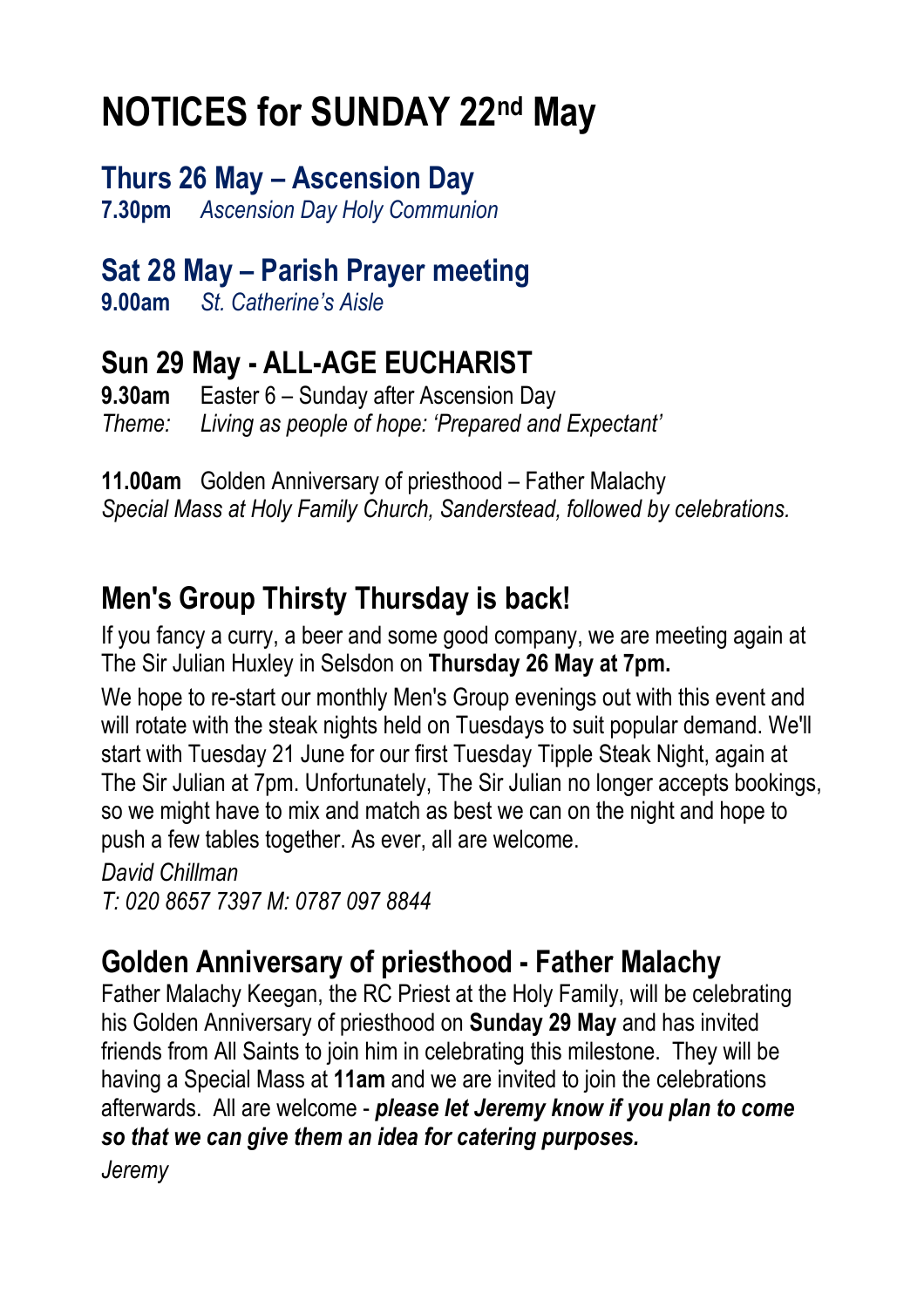#### **ANY SPARE TIME?**

Could you lend a hand with our children's work…?

- **Messy Church** Sun 26 June, 3.30 5pm
- **Holiday Club** Tues 30<sup>th</sup> and Wed 31<sup>st</sup> August

*If you can, please let Sue Thomas or Judith Robinson know. Email: [children@sanderstead-parish.org.uk](mailto:children@sanderstead-parish.org.uk)*

*Thank you, Sue Thomas*

## **Saturday 4 June – JUBILEE PICNIC on Sanderstead Recreation Ground** *[NOTE: change of venue]*

From 12 noon - bring your food, drinks, chairs & friends.

*We have heard that Priscilla's Tea Room (see next page) are hosting a picnic and a barbeque the same day as we were holding our picnic on the Gruffy. We think it would be good to meet up with them and so we have decided to relocate our picnic to the recreation ground. Remember to bring your family and friends.*

*Mike and Sue* Church Wardens

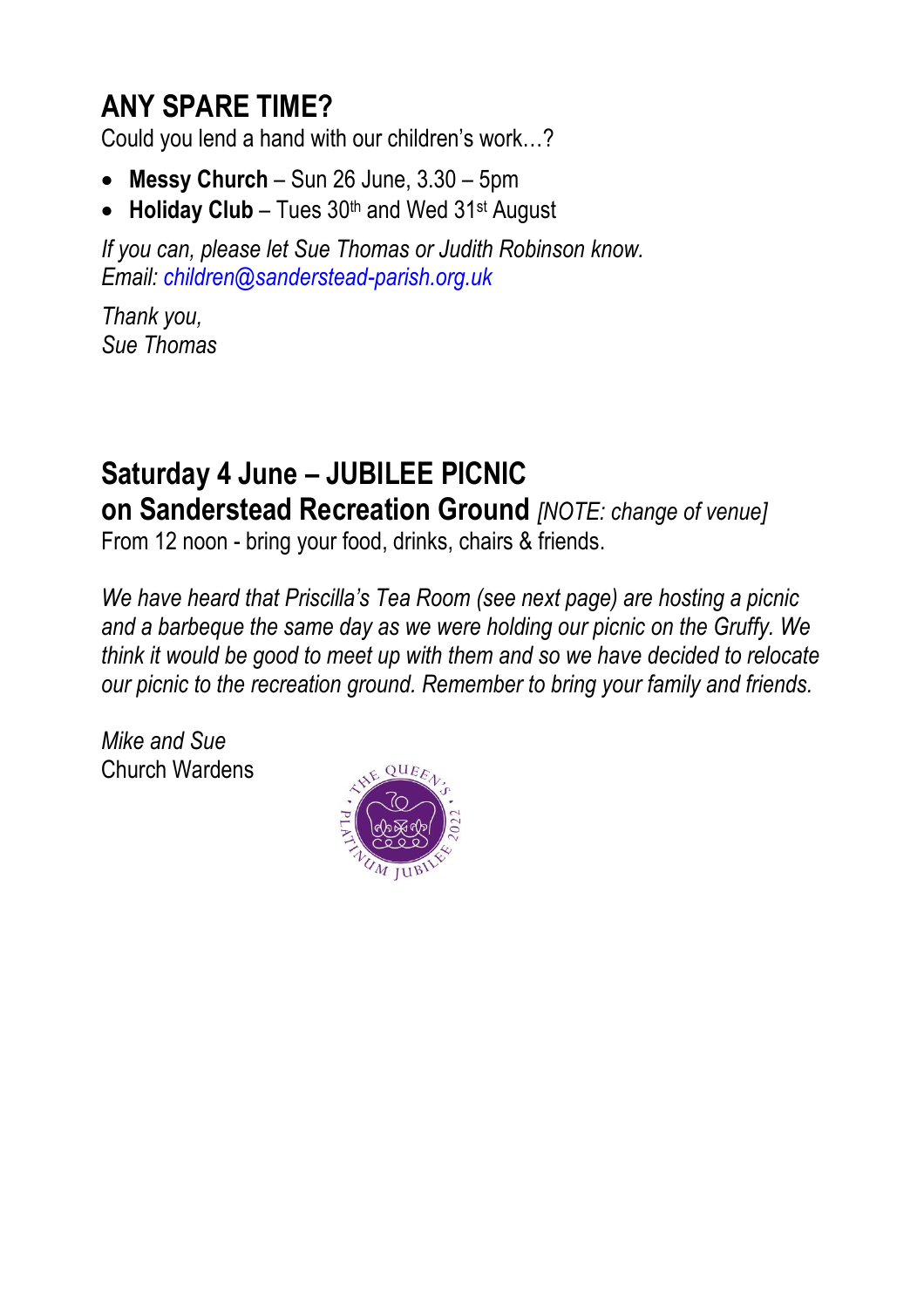# **Jubilee Picnic** Saturday 4th June 11am

 $QUEE_A$ 

# **Sanderstead Recreation Ground**

If your street isn't having a party - bring a ball, toys or a cricket bat, a picnic blanket and some nibbles. Priscilla's Tea Room will be open as normal and with a small BBQ.





**FRIENDS OF SANDERSTEAD RECREATION GROUND AND GREEN SPACES**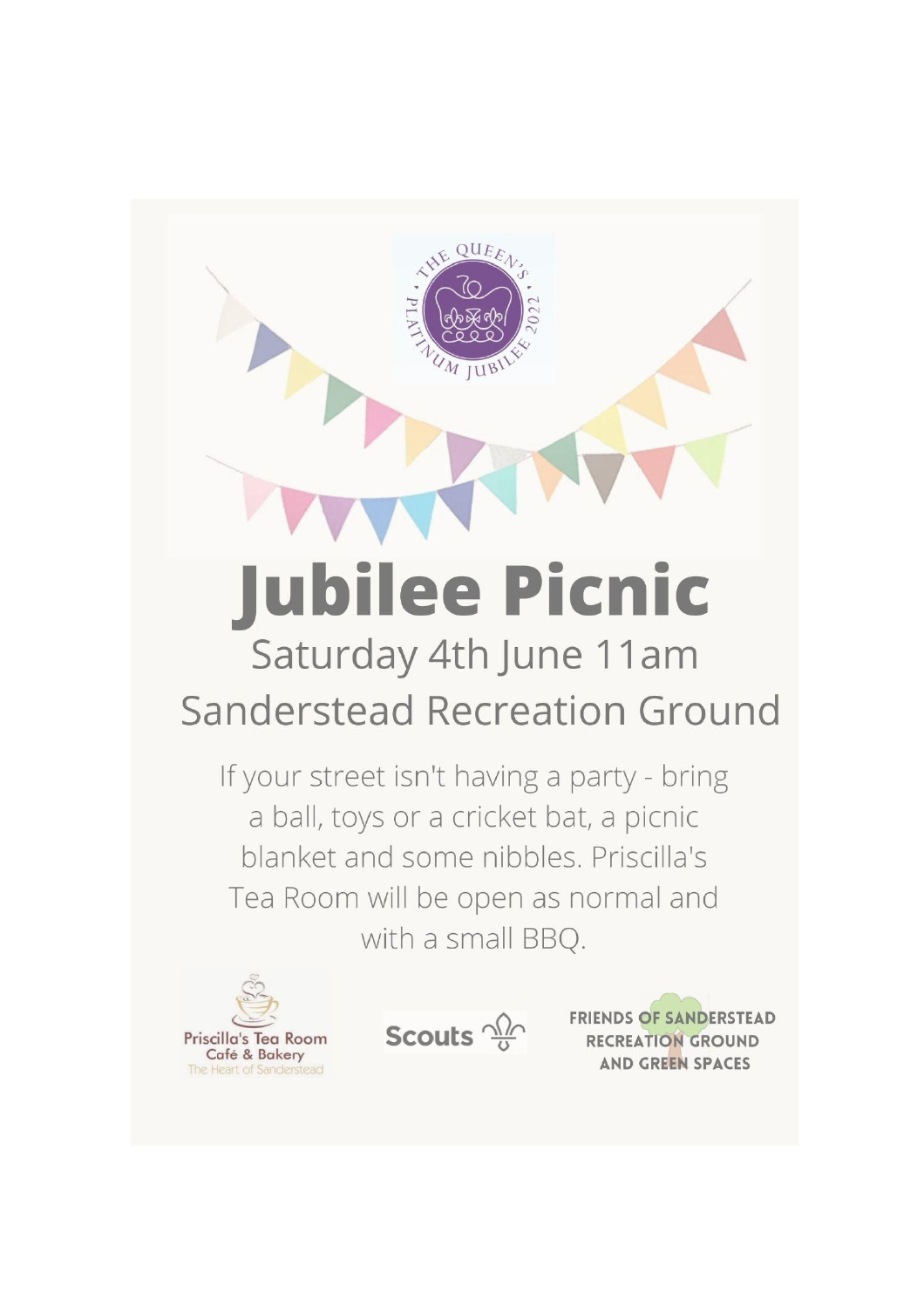

#### **SITUATIONS VACANT**

At All Saints' Church

There are several jobs that need to be done over the coming weeks and months.

#### **CAN YOU HELP?**

**GRUFFY FAYRE** This annual event takes place on Saturday 2 July. We need as many helpers as possible to be in and around our tent. This is an enjovable event, and an important outreach opportunity. CAN YOU HELP?

ADVENTure 22 All being well, we should be able to resume telling the story of Christmas in garages and shop windows across the community this December. Experience tells us that we need to start planning this in JUNE! We will ask for helpers for each site later in the year, but right now we need an overall COORDINATOR to oversee the entire project. CAN YOU HELP?

**CHRISTMAS LUNCH** Providing lunch to local people who might otherwise be on their own on Christmas Day is a very important ministry and a service valued by many. We need someone to organise the event, and several people to help out on the day. CAN YOU HELP?

**SANDERSTEAD COMMUNITY DAY** This year, we have early notice of this community event being held on 24 September. We need volunteers to help in and around our tent. CAN YOU HELP?

We urgently need folk to commit to helping out with these events otherwise they simply won't happen!

> If YOU CAN HELP, please let Revd Jeremy or the Churchwardens (Sue Thomas/Mike Fixter) know as soon as possible so we can start planning!

Proclaiming Jesus, Changing Lives, Serving our Community